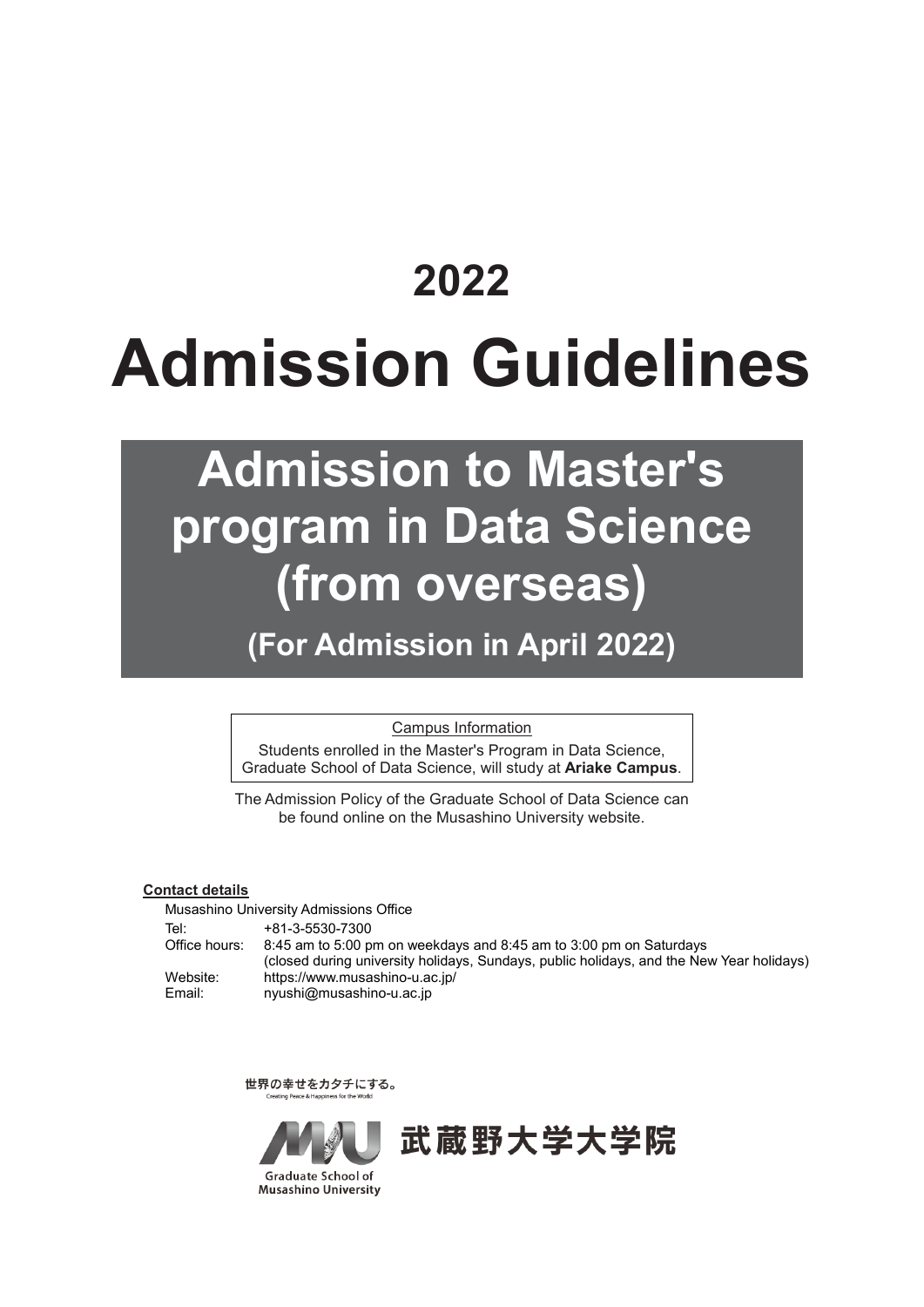| <b>Admission</b><br>capacity   | A few students for the Master's Program in Data Science                                                                                                                                                                                                                                                                                                                                                                                                                                                                                                                                                                       |                                                                      |                                                                                                                                                                                                                         |                                                |  |  |  |  |
|--------------------------------|-------------------------------------------------------------------------------------------------------------------------------------------------------------------------------------------------------------------------------------------------------------------------------------------------------------------------------------------------------------------------------------------------------------------------------------------------------------------------------------------------------------------------------------------------------------------------------------------------------------------------------|----------------------------------------------------------------------|-------------------------------------------------------------------------------------------------------------------------------------------------------------------------------------------------------------------------|------------------------------------------------|--|--|--|--|
| <b>Application</b>             | Applicants must have a nationality other than Japanese, live outside Japan, satisfy one of the following<br>requirements (1 to 5), and all of the following requirements (A-D)                                                                                                                                                                                                                                                                                                                                                                                                                                                |                                                                      |                                                                                                                                                                                                                         |                                                |  |  |  |  |
| eligibility                    | (1) Have graduated or be expected to graduate from a four-year university program by the end of March 2022<br>(2) Have completed or be expected to complete 16 years of formal education outside Japan by the end of March<br>2022                                                                                                                                                                                                                                                                                                                                                                                            |                                                                      |                                                                                                                                                                                                                         |                                                |  |  |  |  |
|                                | Japan                                                                                                                                                                                                                                                                                                                                                                                                                                                                                                                                                                                                                         |                                                                      | (3) Have been designated as eligible by the Minister of Education, Culture, Sports, Science and Technology of                                                                                                           |                                                |  |  |  |  |
|                                | (4) Have graduated from a junior college, higher professional school, or advanced vocational school or have<br>completed their studies at another educational institution, be recognized by the Graduate School of Data<br>Science as having academic achievements equivalent to those of university graduates, and be at least 22<br>years old by April 1, 2022                                                                                                                                                                                                                                                              |                                                                      |                                                                                                                                                                                                                         |                                                |  |  |  |  |
|                                | (5) Have been recognized by the Graduate School of Data Science as having academic achievements<br>equivalent to those of university graduates as a result of having taken an individual application eligibility<br>examination and be at least 22 years old by April 1, 2022                                                                                                                                                                                                                                                                                                                                                 |                                                                      |                                                                                                                                                                                                                         |                                                |  |  |  |  |
|                                | * If you submit your application on the basis that you fit one of descriptions (3), (4) or (5) above, you are required<br>to pass our individual application eligibility examination (complete Form $\bullet$ ), which will examine your eligibility to<br>apply based on your latest graduation certificate and academic transcript as well as your academic and work<br>history. Please send the required PDF data to Musashino University Admissions Office by email between Friday,<br>July 16 to Friday, July 23, 2021. Your examination results will be emailed to you on Friday, July 30, 2021 (subject<br>to change). |                                                                      |                                                                                                                                                                                                                         |                                                |  |  |  |  |
|                                |                                                                                                                                                                                                                                                                                                                                                                                                                                                                                                                                                                                                                               |                                                                      | Email address of Musashino University Admissions Office: nyushi@musashino-u.ac.jp<br>A. Applicants must not apply to any other institutions at the same time (i.e., App must intend to enroll in the                    |                                                |  |  |  |  |
|                                |                                                                                                                                                                                                                                                                                                                                                                                                                                                                                                                                                                                                                               | Graduate School of Data Science if their application is successful). |                                                                                                                                                                                                                         |                                                |  |  |  |  |
|                                |                                                                                                                                                                                                                                                                                                                                                                                                                                                                                                                                                                                                                               |                                                                      | B. Applicants must have a nationality other than Japanese and their first language must not be Japanese.<br>C. Applicants must be able to pay for their tuition fees and living expenses while studying at the Graduate |                                                |  |  |  |  |
|                                | School of Data Science.                                                                                                                                                                                                                                                                                                                                                                                                                                                                                                                                                                                                       |                                                                      |                                                                                                                                                                                                                         |                                                |  |  |  |  |
|                                | D. Applicants must submit one of the certificates listed below as proof of their Japanese or English language<br>skills. (No minimum scores are required, but the certificate must have been <b>obtained no earlier than August</b><br>1, 2019, to be valid.)                                                                                                                                                                                                                                                                                                                                                                 |                                                                      |                                                                                                                                                                                                                         |                                                |  |  |  |  |
|                                | Japanese skills                                                                                                                                                                                                                                                                                                                                                                                                                                                                                                                                                                                                               |                                                                      |                                                                                                                                                                                                                         |                                                |  |  |  |  |
|                                | • Japanese Language Proficiency Test (JLPT)                                                                                                                                                                                                                                                                                                                                                                                                                                                                                                                                                                                   |                                                                      |                                                                                                                                                                                                                         |                                                |  |  |  |  |
|                                | • Examination for Japanese University Admission for International Students (EJU) (Japanese (excluding the<br>writing section)<br>$\cdot$ J. Test                                                                                                                                                                                                                                                                                                                                                                                                                                                                              |                                                                      |                                                                                                                                                                                                                         |                                                |  |  |  |  |
|                                | • BJT Japanese Proficiency Test                                                                                                                                                                                                                                                                                                                                                                                                                                                                                                                                                                                               |                                                                      |                                                                                                                                                                                                                         |                                                |  |  |  |  |
|                                |                                                                                                                                                                                                                                                                                                                                                                                                                                                                                                                                                                                                                               |                                                                      | • Japanese language major authorized by the Ministry of Education of the People's Republic of China                                                                                                                     |                                                |  |  |  |  |
|                                | English skills                                                                                                                                                                                                                                                                                                                                                                                                                                                                                                                                                                                                                |                                                                      |                                                                                                                                                                                                                         |                                                |  |  |  |  |
|                                | $TOEFLiBT®$ , IELTS, , TOEIC $®$ (L&R)                                                                                                                                                                                                                                                                                                                                                                                                                                                                                                                                                                                        |                                                                      |                                                                                                                                                                                                                         |                                                |  |  |  |  |
| <b>Examination</b><br>schedule | Application period<br>(postmark deadline)                                                                                                                                                                                                                                                                                                                                                                                                                                                                                                                                                                                     | <b>Examination Date</b>                                              | <b>Result Announcement</b><br>(announced at 12:00 pm)                                                                                                                                                                   | <b>Admission Period</b><br>(postmark deadline) |  |  |  |  |
|                                | September 26, 2021<br>August 4, 2021 (Wed) -<br>September 29, 2021<br>September 28, 2021 (Tue)<br>August 20, 2021 (Fri)<br>(Wed) – Oct 15, 2021 (Fri)<br>(Sun)                                                                                                                                                                                                                                                                                                                                                                                                                                                                |                                                                      |                                                                                                                                                                                                                         |                                                |  |  |  |  |
| Subjects,<br>venue, etc.       | Essay, interview, and oral examination (max. score: 100)<br>*Conducted online<br>*The examinee's Japanese or English language skills are examined.                                                                                                                                                                                                                                                                                                                                                                                                                                                                            |                                                                      |                                                                                                                                                                                                                         |                                                |  |  |  |  |
|                                |                                                                                                                                                                                                                                                                                                                                                                                                                                                                                                                                                                                                                               |                                                                      |                                                                                                                                                                                                                         |                                                |  |  |  |  |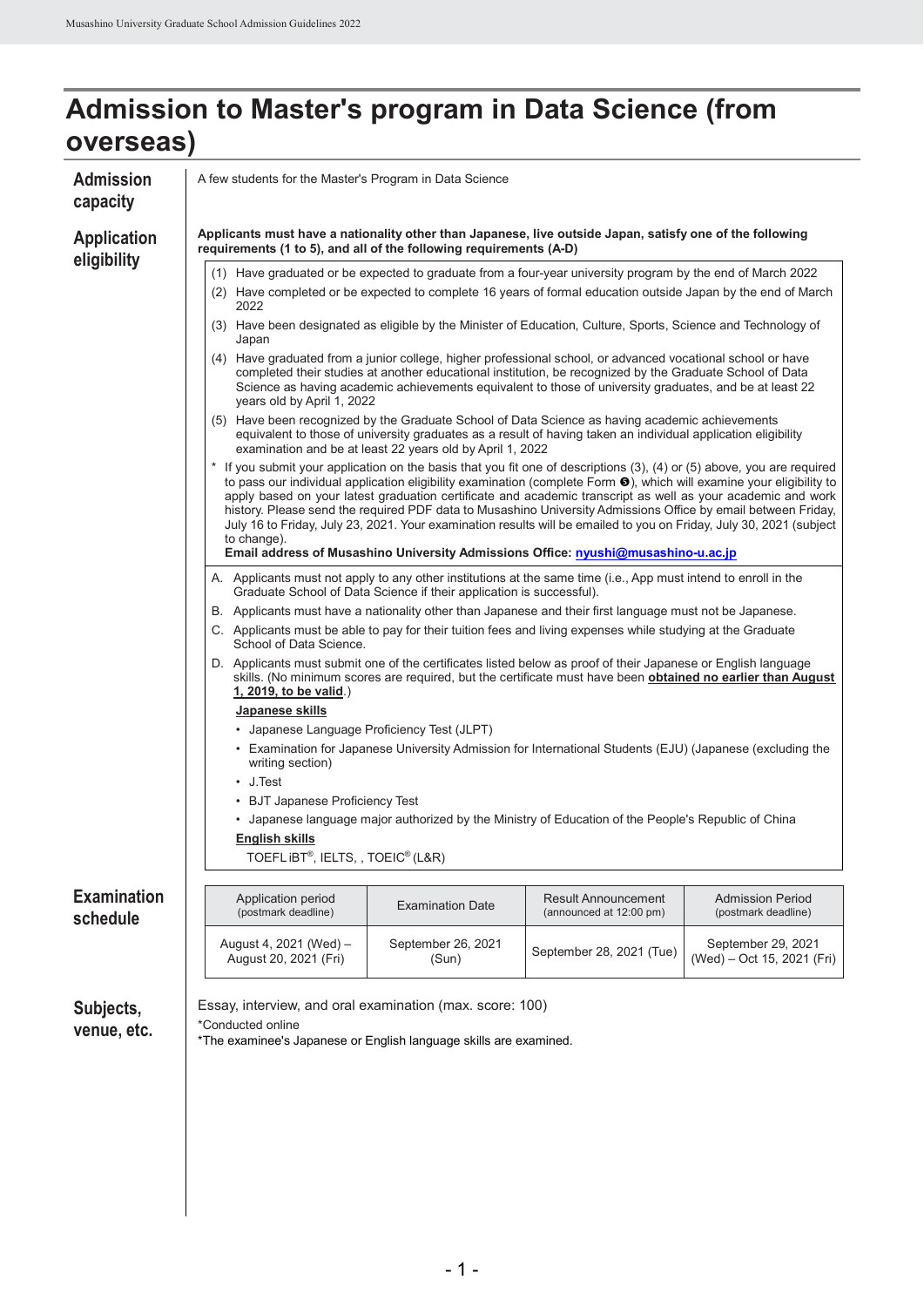#### **Application documents**

Enter the required information through our online application website, pay entrance examination fee, and then post your application documents (**arrival deadline: Friday, August 20, 2021**). Make sure that you send your documents **via EMS or another trackable service**. We will not accept any application documents that are not sent by post.

| (For details, refer to P. 3–5.)                                                                                          |                                                                                                                                                                                                                                                                                                                                                                                                                                                                                                                                                                                                                                                                                                                                                                                                                                                                                                                                                                                                                                                |
|--------------------------------------------------------------------------------------------------------------------------|------------------------------------------------------------------------------------------------------------------------------------------------------------------------------------------------------------------------------------------------------------------------------------------------------------------------------------------------------------------------------------------------------------------------------------------------------------------------------------------------------------------------------------------------------------------------------------------------------------------------------------------------------------------------------------------------------------------------------------------------------------------------------------------------------------------------------------------------------------------------------------------------------------------------------------------------------------------------------------------------------------------------------------------------|
| Application documents                                                                                                    | <b>Notes</b>                                                                                                                                                                                                                                                                                                                                                                                                                                                                                                                                                                                                                                                                                                                                                                                                                                                                                                                                                                                                                                   |
| Academic transcript issued<br>by university you attended<br>(original)<br>Certificate of graduation or                   | These certification documents must be written in Japanese, Chinese or English. If they are written in<br>another language, they must be accompanied by a Japanese or English translation (certified with the<br>official seal of your university). If you cannot submit the originals of these documents, you can<br>instead submit certified true copies (i.e., photocopies that have been certified as true copies<br>of the originals by an embassy, a notary public, or other public official). In addition, if you submit<br>a photocopy of your graduation diploma instead of your graduation certificate, the photocopy must be                                                                                                                                                                                                                                                                                                                                                                                                         |
| expected graduation<br>issued by your university<br>(original)                                                           | a certified true copy. (Uncertified photocopies will not be accepted.)<br>If you enter more than one undergraduate and/or post-graduate universities on your application<br>form, you must submit the academic transcript and graduation certificate (originals) issued by each<br>of the relevant educational institutions.                                                                                                                                                                                                                                                                                                                                                                                                                                                                                                                                                                                                                                                                                                                   |
| Application form                                                                                                         | Complete Form <b>0.</b> If you did not write a graduation thesis, enter "None" in the relevant field.                                                                                                                                                                                                                                                                                                                                                                                                                                                                                                                                                                                                                                                                                                                                                                                                                                                                                                                                          |
| Research plan                                                                                                            | Complete Form $\odot$ . If the form is split into multiple pages, insert the page number in the top right-<br>hand corner of each page.                                                                                                                                                                                                                                                                                                                                                                                                                                                                                                                                                                                                                                                                                                                                                                                                                                                                                                        |
| Applicant assessment<br>reports                                                                                          | Have at least two references (excluding the faculty member that you have chosen as the Project<br>Leader [or Deputy Project Leader]) create assessment reports for you. Complete Forms <sup>@</sup> -1 and <sup>@</sup> -<br>2. You must submit at least two reports (by two different people).<br>Example: Your current seminar supervisor and another faculty member                                                                                                                                                                                                                                                                                                                                                                                                                                                                                                                                                                                                                                                                         |
| Photocopy of your<br>passport (size: A4)                                                                                 | The photocopy must include all pages that show your name, date of birth, photograph, gender, and<br>nationality.                                                                                                                                                                                                                                                                                                                                                                                                                                                                                                                                                                                                                                                                                                                                                                                                                                                                                                                               |
| Academic transcript and<br>certificate of attendance<br>issued by Japanese<br>language school you<br>attended (original) | If you are or have been enrolled at a Japanese language school, you are required to submit the<br>originals of your academic transcript and certificate of attendance issued by your school. (Note that<br>the documents must have been issued within the past three months.)                                                                                                                                                                                                                                                                                                                                                                                                                                                                                                                                                                                                                                                                                                                                                                  |
| Photocopy of written proof<br>of your Japanese or<br>English proficiency<br>(size: A4)                                   | Submit one of the certificates listed below. (No minimum scores are required, but the certificate<br>must have been obtained no earlier than August 1, 2019, to be valid.)<br>Japanese skills<br>• Certificate (including scores) for the Japanese Language Proficiency Test (JLPT)<br>• Score report for the Examination for Japanese University Admission for International Students<br>(EJU) (Japanese (excluding writing section)<br>• Score report and certificate for the J.Test<br>• Score report and certificate for the BJT Japanese Proficiency Test<br>• Certificate of Japanese language major authorized by the Ministry of Education of the People's<br>Republic of China<br>* If you took the Examination for Japanese University Admission for International Students (EJU) for<br>one or more subjects other than Japanese, you are also required to submit photocopies the<br>results for each of the other subjects.<br>English skills<br>Score certificate for TOEFL iBT <sup>®</sup> , IELTS, or TOEIC <sup>®</sup> (L&R) |
| <b>Online Student Selection</b><br>Pledge                                                                                | Complete Form <sup>4</sup> .<br>This form must be completed using a ballpoint pen (black) or fountain pen.<br>$^{\star}$<br>Record the examination category that you are applying for, the date and your name, and then affix<br>your personal seal (or add your signature in the required field if you do not have your own<br>personal seal).                                                                                                                                                                                                                                                                                                                                                                                                                                                                                                                                                                                                                                                                                                |
| Printout of the email<br>notification of your<br>application eligibility<br>examination results<br>(size: A4)            | Submit this document if you took an individual application eligibility examination.                                                                                                                                                                                                                                                                                                                                                                                                                                                                                                                                                                                                                                                                                                                                                                                                                                                                                                                                                            |

\* If the name used in your application documents differs from your current name due to marriage or other such reasons, enclose a certificate of proof issued by a public institution. If you change your name or address after submission of your application, please inform the Musashino University Admissions Office (Tel: +81-3-5530-7300) immediately.

#### **[The project that you wish to conduct]**

Select the project below that best suits your research interests and enter the name of the project in the "Name of project of that you wish to conduct" field on your application form. Make sure that you understand the content of the project by checking the latest information on the Musashino University website. We also recommend that applicants attend the consultation sessions provided by the Graduate School of Data Science to consult with faculty members about the research that he/she wish to conduct.

(1) Semantic Computing and AI Application

- (2) Human Behavior Technology and Social Innovation
- (3) Neural Network and AI Algorithm

(4) Data-oriented Business Incubation

- (5) Data Science Business
- (6) Machine Learning and Data Analytics
- (7) Behavior Recognition and Interaction for XR Spaces

(8) Research Direction Discovery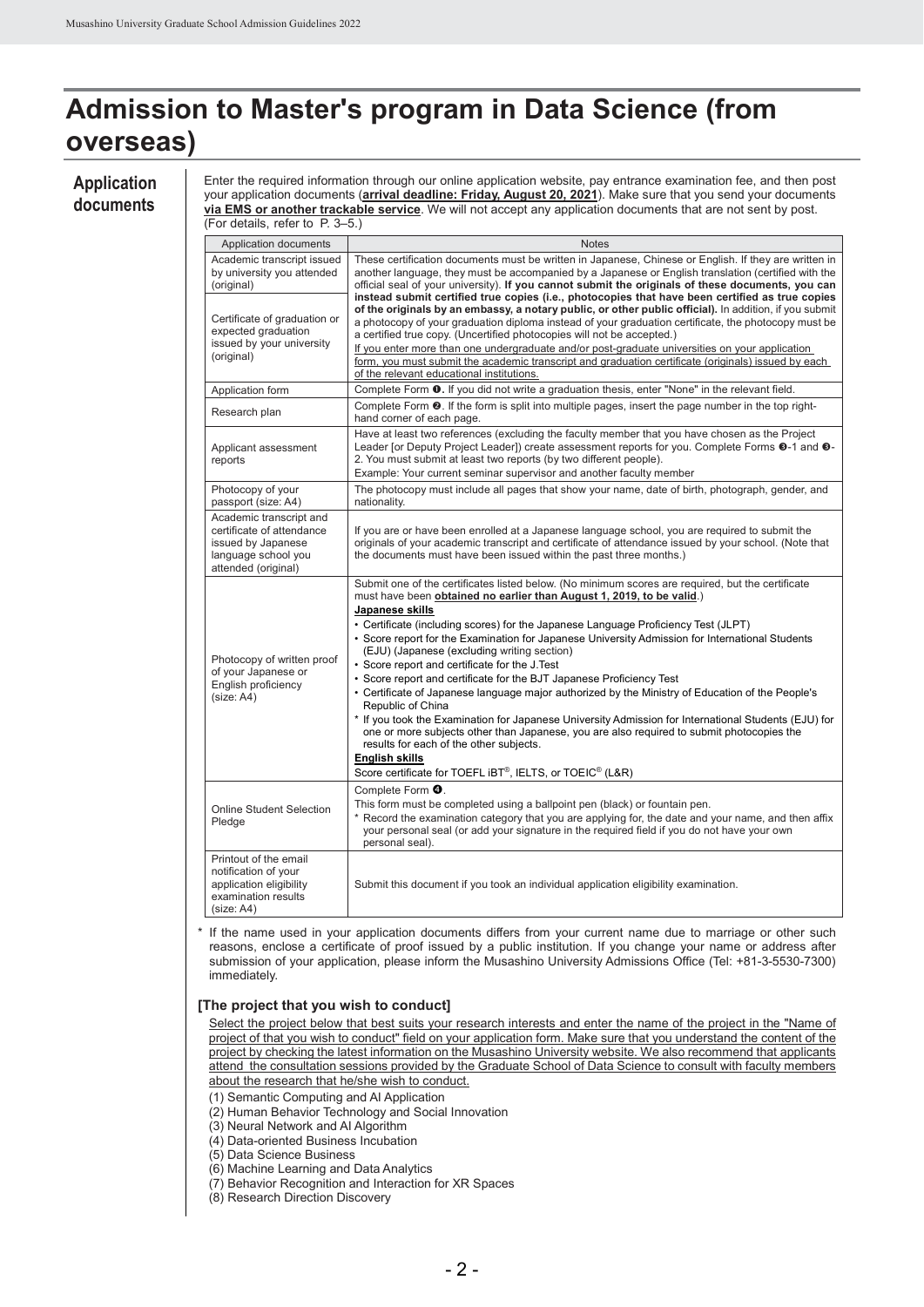| <b>Application</b><br>method                    | Musashino University website.                                                                                                                                                                                                                                                  | Applications must be completed online by entering the required information on the form available through the                                                                                                                                                                                                                            |  |  |
|-------------------------------------------------|--------------------------------------------------------------------------------------------------------------------------------------------------------------------------------------------------------------------------------------------------------------------------------|-----------------------------------------------------------------------------------------------------------------------------------------------------------------------------------------------------------------------------------------------------------------------------------------------------------------------------------------|--|--|
| (Application<br>process)                        | (1) Access the online application website                                                                                                                                                                                                                                      |                                                                                                                                                                                                                                                                                                                                         |  |  |
|                                                 | PC system meets the requirements described below and follow the instructions.                                                                                                                                                                                                  | Open the online application screen via the Musashino University website or access the online application website<br>directly (https://www.webshutsugan.com/musashino-graduate/)during the application period. Make sure that your                                                                                                       |  |  |
|                                                 | PC system requirements                                                                                                                                                                                                                                                         |                                                                                                                                                                                                                                                                                                                                         |  |  |
|                                                 | The recommended browsers and versions are as follows.<br>- Microsoft Edge (latest version)<br>Windows:<br>- Chrome (latest version)<br>- Safari 9.0 or above<br>Mac OS:                                                                                                        | - Internet Explorer 11.0 or above<br>- Firefox (latest version)                                                                                                                                                                                                                                                                         |  |  |
|                                                 | ∔                                                                                                                                                                                                                                                                              |                                                                                                                                                                                                                                                                                                                                         |  |  |
|                                                 | (2) Enter the required information into the online<br>application form                                                                                                                                                                                                         | Enter the examination category that you are applying for<br>and the other required information.                                                                                                                                                                                                                                         |  |  |
|                                                 | ↓                                                                                                                                                                                                                                                                              |                                                                                                                                                                                                                                                                                                                                         |  |  |
|                                                 | (3) Pay entrance examination fee                                                                                                                                                                                                                                               | Make the payment by credit card or another acceptable<br>means of payment.                                                                                                                                                                                                                                                              |  |  |
|                                                 | ∔                                                                                                                                                                                                                                                                              |                                                                                                                                                                                                                                                                                                                                         |  |  |
|                                                 | (4) Post your application documents                                                                                                                                                                                                                                            | Send your documents via EMS or another trackable<br>service.                                                                                                                                                                                                                                                                            |  |  |
| (Payment of the<br>entrance<br>examination fee) | information online. Make sure to pay entrance examination fee and post your<br>application documents (arrival deadline: Friday, August 20, 2021).<br>♦ Entrance examination fee: 35,000 yen                                                                                    | Pay entrance examination fee using one of the methods indicated below. Note that payment of this fee is finalized<br>as soon as you complete the payment. For more details about the payment procedure, visit the online application                                                                                                    |  |  |
|                                                 | Administration fee for your entrance examination fee payment<br>When you pay entrance examination fee, an administration fee of 780 yen will be separately charged.                                                                                                            |                                                                                                                                                                                                                                                                                                                                         |  |  |
|                                                 | Payment methods for the entrance examination fee<br><b>Making payment overseas</b>                                                                                                                                                                                             |                                                                                                                                                                                                                                                                                                                                         |  |  |
|                                                 |                                                                                                                                                                                                                                                                                | We accept VISA, MasterCard, JCB, AMERICAN EXPRESS and Diners Club cards. You will need to enter your<br>credit card details for proof of identity, so make sure you get your credit card ready before submitting your<br>application. The payment must be made in a single installment. Please check your credit card limit in advance. |  |  |
|                                                 |                                                                                                                                                                                                                                                                                |                                                                                                                                                                                                                                                                                                                                         |  |  |
|                                                 |                                                                                                                                                                                                                                                                                |                                                                                                                                                                                                                                                                                                                                         |  |  |
|                                                 |                                                                                                                                                                                                                                                                                |                                                                                                                                                                                                                                                                                                                                         |  |  |
|                                                 | Your application is complete once you have carried out all of steps (1) to (4) above.<br><u>Your application is not complete if you have only filled out your application</u><br>website to check the instructions for paying the entrance examination fee.<br>(1) Credit card |                                                                                                                                                                                                                                                                                                                                         |  |  |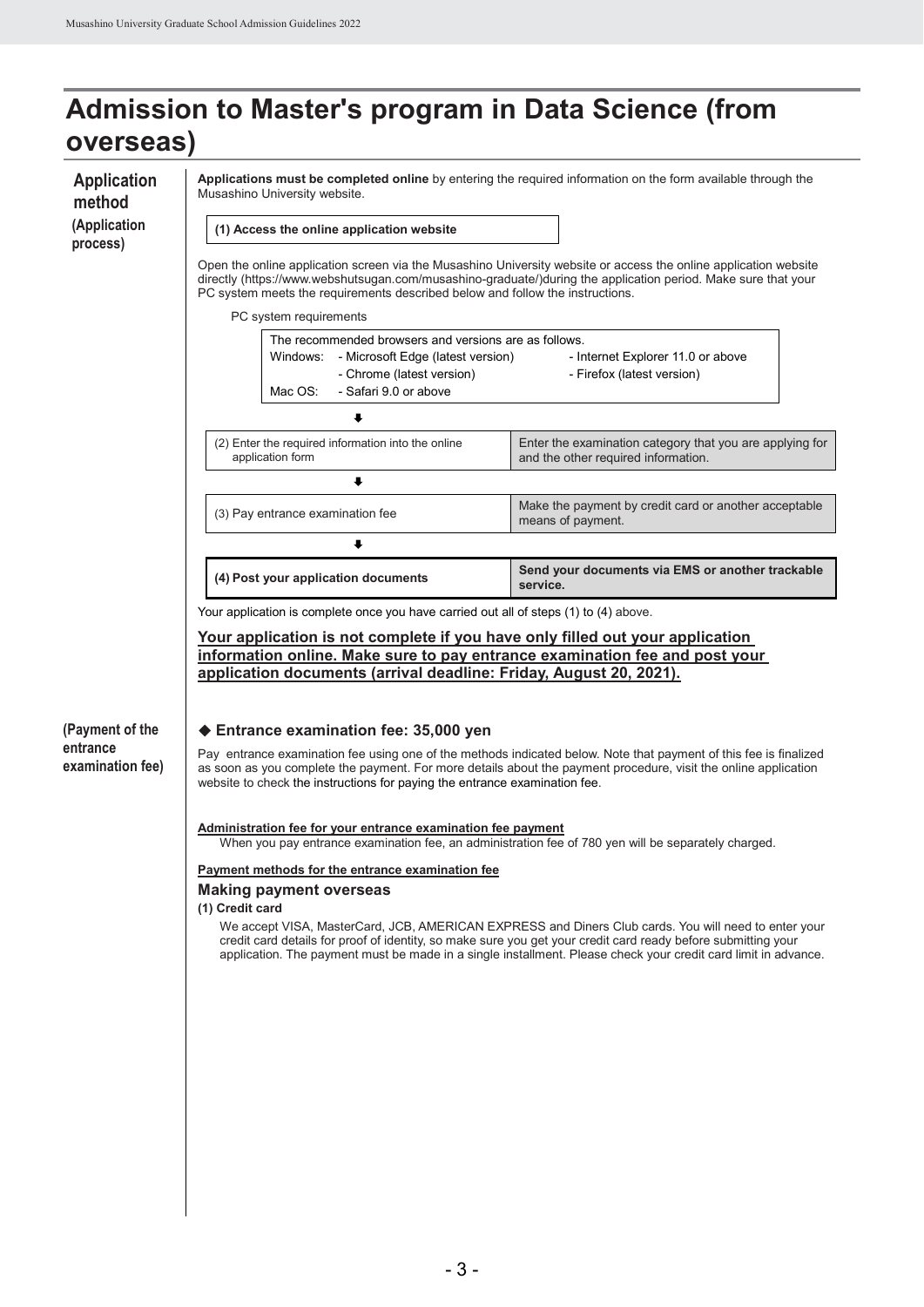#### **Making payment in Japan**

You can have an agent make payment in Japan on your behalf by using one of the methods indicated below  $((2)–(3))$ .

#### **Payment methods for the entrance examination fee**

#### **(2) Convenience Store**

Only cash payments are accepted. Follow the instructions on the online application screen.



\* The names of the convenience stores where you can pay the entrance examination fee and the corresponding screen layouts and button names for the in-store terminals may be subject to change. Be sure to visit the online application website for information on the payment method.

#### **(3) Financial Institution ATM (Pay-easy)**

You can make the payment at an ATM with the "Pay-easy" mark at any of the following financial institutions.

- Japan Post Bank
- MUFG Bank
- Mizuho Bank
- Sumitomo Mitsui Bank
- Resona Bank/Saitama Resona Bank
- Regional banks





Each machine's screen layout and buttons names may be subject to change. Be sure to check the payment instructions for the entrance examination fee on the online application website.

A list of the regional banks where you can pay your entrance examination fee is provided on the following website.

Wellnet[: http://www.well-net.jp/multi/financial\\_list/index.html](http://www.well-net.jp/multi/financial_list/index.html)

#### **(4) Online Banking**

Payment<br>procedure

You can pay your entrance examination fee via the online banking services provided by banks, regional banks, shinkin banks, credit unions, labor banks, agricultural cooperatives, and fisheries cooperatives. To use this service, you will need to make the necessary arrangements with the institution beforehand. A list of the financial institutions that offer such services is provided on the following website. Wellnet[: http://www.well-net.jp/multi/financial\\_list/index.html](http://www.well-net.jp/multi/financial_list/index.html)

#### **(5) Internet Bank**

You can pay your entrance examination fee via Rakuten Bank, PayPay Bank, au Jibun Bank, or SBI Sumishin Net Bank. To use this service, you will need to open a bank account at one of the banks beforehand.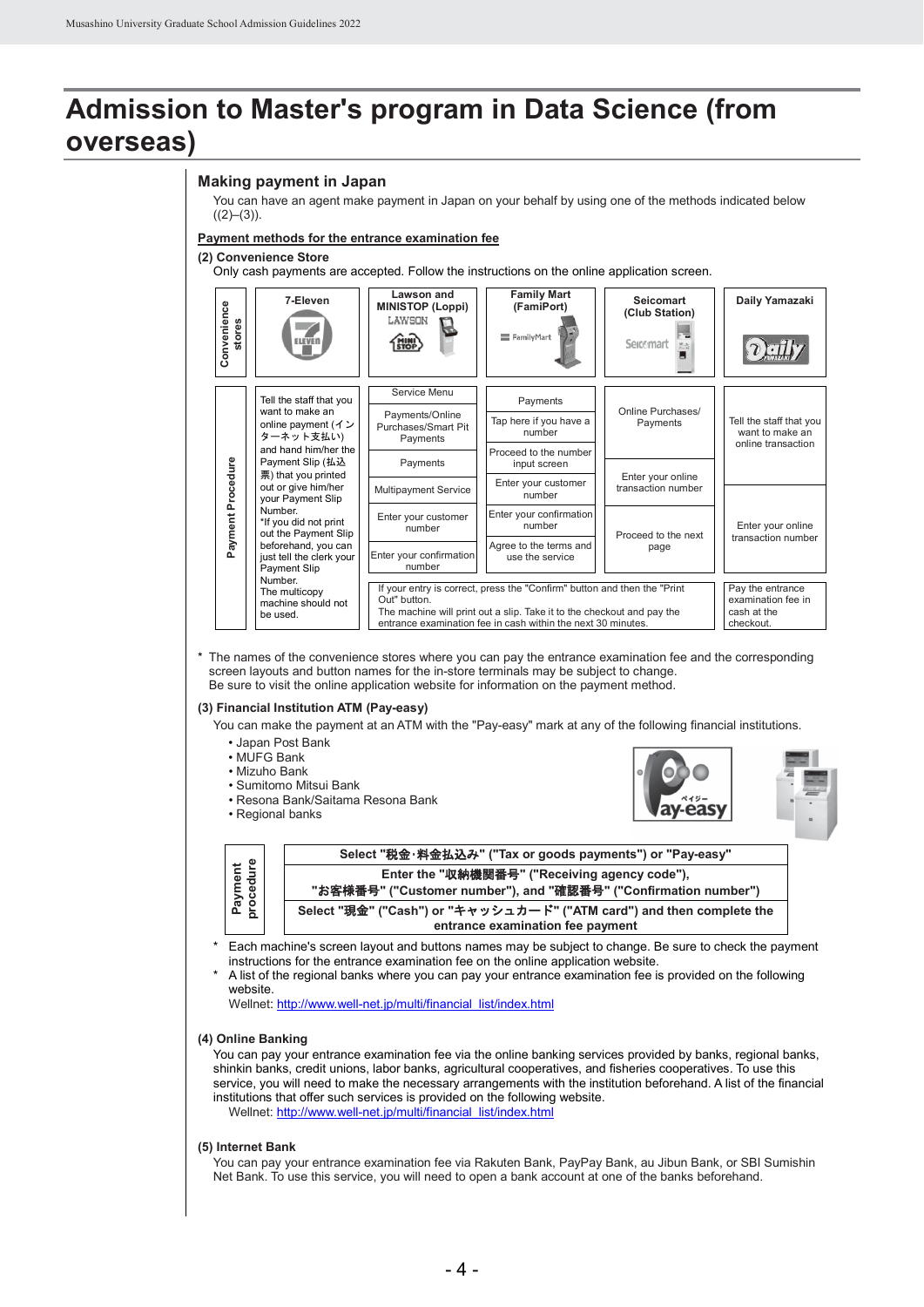**(Posting your application documents)**

Place your application documents in a standard envelope and send them to the address below using EMS or another trackable service (arrival deadline: Friday, August 20, 2021).

| documents)         |                                                                                                                                                                                                                                                                                                                                                                                                                                                                                                                                                      |                                                                                                                                                                                                                                                                                                                                                            |  |  |  |  |  |  |
|--------------------|------------------------------------------------------------------------------------------------------------------------------------------------------------------------------------------------------------------------------------------------------------------------------------------------------------------------------------------------------------------------------------------------------------------------------------------------------------------------------------------------------------------------------------------------------|------------------------------------------------------------------------------------------------------------------------------------------------------------------------------------------------------------------------------------------------------------------------------------------------------------------------------------------------------------|--|--|--|--|--|--|
|                    |                                                                                                                                                                                                                                                                                                                                                                                                                                                                                                                                                      | Musashino University Admissions Office                                                                                                                                                                                                                                                                                                                     |  |  |  |  |  |  |
|                    | <b>Delivery</b>                                                                                                                                                                                                                                                                                                                                                                                                                                                                                                                                      | (Document Receptionist for Applications from Abroad)                                                                                                                                                                                                                                                                                                       |  |  |  |  |  |  |
|                    | <b>Address</b>                                                                                                                                                                                                                                                                                                                                                                                                                                                                                                                                       | 3-3-3 Ariake, Koto-ku, Tokyo 135-8181                                                                                                                                                                                                                                                                                                                      |  |  |  |  |  |  |
|                    |                                                                                                                                                                                                                                                                                                                                                                                                                                                                                                                                                      |                                                                                                                                                                                                                                                                                                                                                            |  |  |  |  |  |  |
|                    |                                                                                                                                                                                                                                                                                                                                                                                                                                                                                                                                                      | Once you have carried out all of the above steps, your application is complete.                                                                                                                                                                                                                                                                            |  |  |  |  |  |  |
|                    |                                                                                                                                                                                                                                                                                                                                                                                                                                                                                                                                                      | Your application is not complete if you have only filled out your<br>application information online. Make sure to pay entrance<br>examination fee and post your application documents (arrival<br>deadline: Friday, August 20, 2021).                                                                                                                      |  |  |  |  |  |  |
|                    | Notes for application submissions<br>(1) We do not accept incomplete or late applications.                                                                                                                                                                                                                                                                                                                                                                                                                                                           | (2) We will not return any application documents under any circumstances.<br>(3) In principle, we will not return entrance examination fees that have already been paid. However, in cases (a) to                                                                                                                                                          |  |  |  |  |  |  |
|                    | (c) below, the entrance examination fee will be returned. If any of these cases applies to you, please contact the<br>Musashino University Admissions Office (Tel: +81-3-5530-7300).<br>Contact period: August 20, 2021 (Fri) to March 18, 2022 (Fri)<br>(a) You paid the entrance examination fee, but you did not submit the application documents.<br>(b) You paid the entrance examination fee and submitted the application documents, but the application was not<br>accepted.<br>(c) You paid the entrance examination fee twice by accident. |                                                                                                                                                                                                                                                                                                                                                            |  |  |  |  |  |  |
|                    | The administration fee of 780 yen that is charged when the entrance examination fee is paid will not be<br>returned. Note that the examinee is responsible for payment of the administration fee that is charged for the<br>return of the entrance examination fee.<br>(4) If you provide any false information for the examination or commit an act of dishonesty during the examination,<br>we will rescind your acceptance to the university.                                                                                                     |                                                                                                                                                                                                                                                                                                                                                            |  |  |  |  |  |  |
|                    | (5) If the name used in your application documents differs from your current name due to marriage or other such<br>reasons, enclose a certificate of proof issued by a public institution when submitting your application. If you change<br>your name or address after submission of your application, please inform us immediately.                                                                                                                                                                                                                |                                                                                                                                                                                                                                                                                                                                                            |  |  |  |  |  |  |
| <b>Examination</b> | <b>Admission Card</b>                                                                                                                                                                                                                                                                                                                                                                                                                                                                                                                                |                                                                                                                                                                                                                                                                                                                                                            |  |  |  |  |  |  |
|                    | (1) Your Admission Card will not be posted to you. Once you have completed your application, you must obtain your<br>Card from the URL below after 3:00 pm on September 22, 2021 (Wed).                                                                                                                                                                                                                                                                                                                                                              |                                                                                                                                                                                                                                                                                                                                                            |  |  |  |  |  |  |
|                    | URL: https://www.mu-u.jp/jukenhyo/                                                                                                                                                                                                                                                                                                                                                                                                                                                                                                                   | To obtain your Exam Card, you will need your application number and date of birth (eight digits).                                                                                                                                                                                                                                                          |  |  |  |  |  |  |
|                    | 3-5530-7300).                                                                                                                                                                                                                                                                                                                                                                                                                                                                                                                                        | (2) Once you have obtained your Card, make sure that the information stated on it is correct, including the address,<br>name, examination date, and examination method. If you experience any difficulties in obtaining your Card or<br>need to correct any information stated on it, please contact the Musashino University Admissions Office (Tel: +81- |  |  |  |  |  |  |
|                    | (3) Print out your Card and bring it with you on the examination day. You must keep your Exam Card after the<br>examination, as the university will announce the examination results using the examinee numbers given on the<br>Cards.                                                                                                                                                                                                                                                                                                               |                                                                                                                                                                                                                                                                                                                                                            |  |  |  |  |  |  |
|                    | Notes for the online examination                                                                                                                                                                                                                                                                                                                                                                                                                                                                                                                     |                                                                                                                                                                                                                                                                                                                                                            |  |  |  |  |  |  |
|                    | <b>Preparations</b>                                                                                                                                                                                                                                                                                                                                                                                                                                                                                                                                  |                                                                                                                                                                                                                                                                                                                                                            |  |  |  |  |  |  |
|                    |                                                                                                                                                                                                                                                                                                                                                                                                                                                                                                                                                      | You will need to keep the following points in mind when preparing for your online examination.<br>(1) Use your own web camera, headphones (earphones) and microphone (which may be built in to your PC). Do                                                                                                                                                |  |  |  |  |  |  |
|                    | not use speakers.                                                                                                                                                                                                                                                                                                                                                                                                                                                                                                                                    |                                                                                                                                                                                                                                                                                                                                                            |  |  |  |  |  |  |
|                    | the examination.                                                                                                                                                                                                                                                                                                                                                                                                                                                                                                                                     | (2) Make sure that you can attend the online examination in a private room with no one else present on the day of                                                                                                                                                                                                                                          |  |  |  |  |  |  |
|                    |                                                                                                                                                                                                                                                                                                                                                                                                                                                                                                                                                      | (3) Test your Internet connection beforehand by following the instructions provided on the Musashino University<br>website. Make sure that you conduct this test in the same system environment as the one that you will use on                                                                                                                            |  |  |  |  |  |  |
|                    | the day of the examination.<br>University website.                                                                                                                                                                                                                                                                                                                                                                                                                                                                                                   | (4) Make sure that you read and understand the Online Student Selection Pledge (which you must submit [Form<br>0]) and the manual for the online interview system. These documents can be found on the Musashino                                                                                                                                           |  |  |  |  |  |  |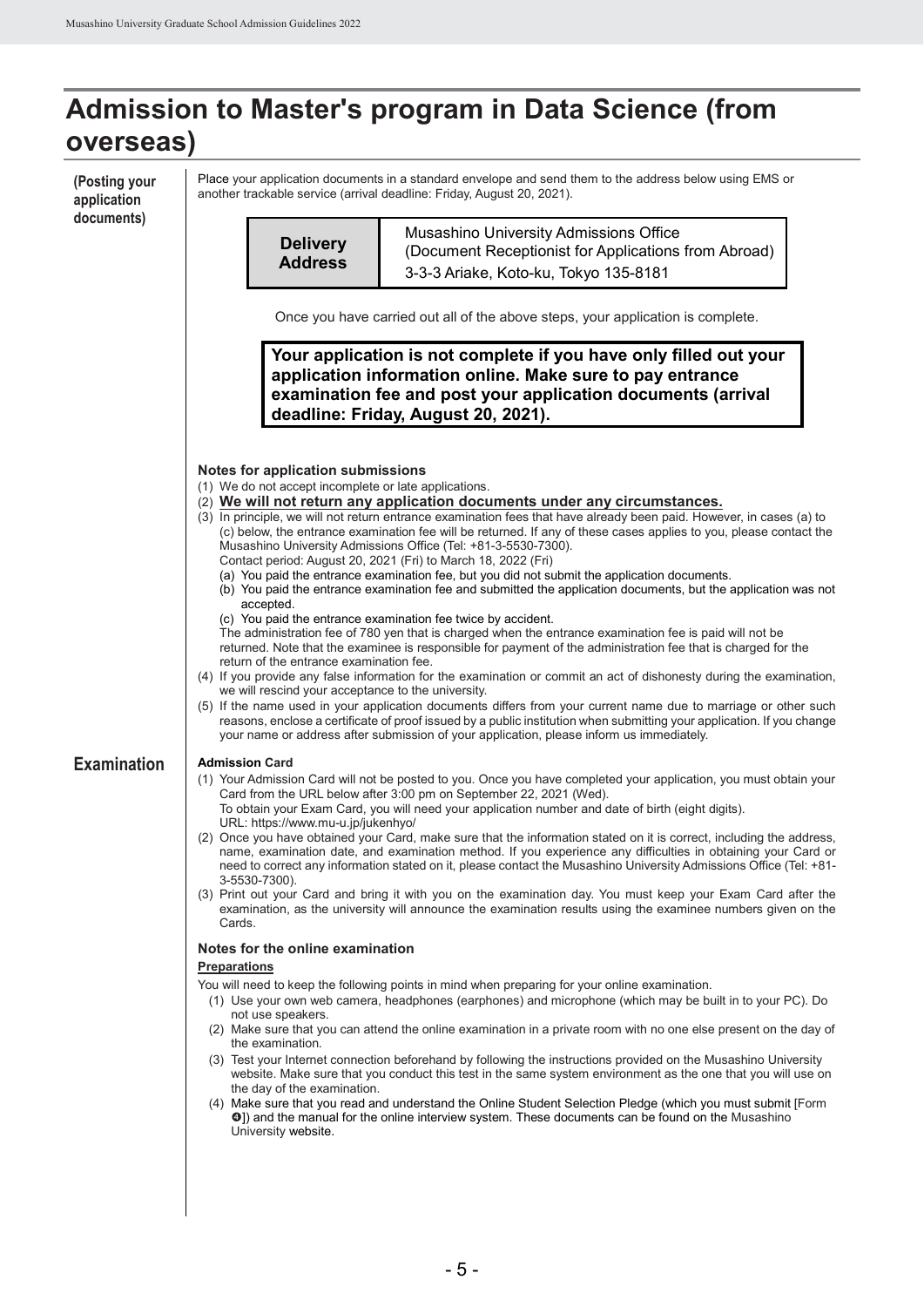### **Admission to Master's program in Data Science (from overseas)**

#### **Examination day**

|                                           | (1) Enter the URL for the interview 20 minutes before the scheduled start time and wait in the Interview Room.<br>Avoid entering the URL manually as it's easy to enter it incorrectly. Instead, download your Exam Card and then<br>copy and paste the URL. You also need to print out your Exam Card and keep it ready at hand during the<br>examination.<br>*The scheduled start time for your interview may be subject to minor changes.<br>*Make sure that the device you use for the interview is connected to a power source and that all webpages and<br>apps other than your Interview Room are closed before entering standby.<br>*You can use only one device. You must not use more than one device at the same time.<br>(2) You may be refused an interview if you are unable to connect within five minutes of the scheduled start time for |
|-------------------------------------------|-----------------------------------------------------------------------------------------------------------------------------------------------------------------------------------------------------------------------------------------------------------------------------------------------------------------------------------------------------------------------------------------------------------------------------------------------------------------------------------------------------------------------------------------------------------------------------------------------------------------------------------------------------------------------------------------------------------------------------------------------------------------------------------------------------------------------------------------------------------|
|                                           | the interview.<br>(3) Your interview will be recorded by the university to ensure that the examination is conducted fairly. Examinees<br>are strictly prohibited from photographing, tape recording, video recording, or livestreaming their interviews and<br>from taking notes about their examinations.                                                                                                                                                                                                                                                                                                                                                                                                                                                                                                                                                |
|                                           | (4) You are not allowed to use a virtual background during the examination.<br>(5) The following actions are considered acts of dishonesty, so your examination may be declared invalid if you are<br>caught committing any of them.<br>1) Leaving halfway through the examination<br>2) Using an electronic device such as a PC, mobile phone, smartphone, or wearable device to do anything<br>other than what the interviewer instructs you to do (e.g., conduct online searches) during the examination                                                                                                                                                                                                                                                                                                                                               |
|                                           | (6) You may be contacted by the university on the day of the examination. Make sure that you can be reached at<br>the telephone number and email address that you gave in your application as well as via the contact details that<br>you entered in your entry form.                                                                                                                                                                                                                                                                                                                                                                                                                                                                                                                                                                                     |
|                                           | (You must set your mobile phone or smartphone to silent and keep it away from you during the examination, so<br>that you cannot use it unless there is an emergency.)<br>(7) If you experience any difficulties in attending the examination due to technical problems at your end, please<br>contact Musashino University Admissions Office (Tel: +81-3-5530-7300) within 30 minutes of the scheduled start<br>time for the examination.                                                                                                                                                                                                                                                                                                                                                                                                                 |
|                                           | If you cannot get through, you can email the office instead (email address: nyushi@musashino-u.ac.jp).<br>Note that your examination may be declared invalid if you contact the office after the scheduled end time for the<br>examination.                                                                                                                                                                                                                                                                                                                                                                                                                                                                                                                                                                                                               |
|                                           | Other matters to keep in mind<br>If Musashino University judges that it is difficult to conduct an entrance examination, etc., as originally planned due to<br>a natural disaster or other unforeseen circumstances, it may take adaptive measures, such as deferring the<br>examination time, postponing the examination, or changing the venue, content, or other details related to the<br>examination. however, that Musashino University is not responsible for any associated individual damages incurred<br>by the examinees. If such adaptive measures are to be taken, they will be listed on the Musashino University website<br>(https://www.musashino-u.ac.jp/). Please check the website for details.                                                                                                                                        |
| Announcement<br>of examination<br>results | Admission Procedure Guidelines will be posted to successful applicants on September 28, 2021 (Tue) using the<br>addresses that they registered. Therefore, if you have passed the examination, you will receive this package on the<br>following day or later. If you want to check your results, you can access the University's Automatic Inquiry System<br>for Entrance Examination Results on your smartphone or PC.                                                                                                                                                                                                                                                                                                                                                                                                                                  |
|                                           | <b>Automatic Inquiry System for Entrance Examination Results</b>                                                                                                                                                                                                                                                                                                                                                                                                                                                                                                                                                                                                                                                                                                                                                                                          |
|                                           | This online system allows you to check your entrance examination results from your smartphone or PC:<br>https://www.gouhi.com/mu-u/                                                                                                                                                                                                                                                                                                                                                                                                                                                                                                                                                                                                                                                                                                                       |
|                                           | • Available time: Between 12:00 pm on September 28, 2021 (Tue)<br>to 12:00 am on September 29, 2021 (Wed)                                                                                                                                                                                                                                                                                                                                                                                                                                                                                                                                                                                                                                                                                                                                                 |
|                                           | · Password: Your date of birth (four digits)<br>Example: If you were born on May 21, your password will be<br>"0521."                                                                                                                                                                                                                                                                                                                                                                                                                                                                                                                                                                                                                                                                                                                                     |
|                                           | • Notes                                                                                                                                                                                                                                                                                                                                                                                                                                                                                                                                                                                                                                                                                                                                                                                                                                                   |
|                                           | • We do not accept technical malfunctions or other such problems relating to this system as valid reasons for late<br>admissions under any circumstances.<br>• We do not provide a support service for helping you use the system or access information such as your examinee<br>number or password. If a person other than the applicant wishes to use the system, the person will need to<br>contact the applicant to obtain the necessary information.                                                                                                                                                                                                                                                                                                                                                                                                 |
| <b>Admission</b><br><b>Procedure</b>      | Admission Procedure Guidelines will be sent to successful applicants. Complete the admission procedure within the<br>admission period in accordance with the guidelines. In addition, you must make the payment required for admission<br>via a financial institution within the admission period. If you do not complete the admission procedure before the<br>deadline, we will assume that you do not intend to enroll in Musashino University. Submitted documents and<br>payments will not be returned under any circumstances.                                                                                                                                                                                                                                                                                                                      |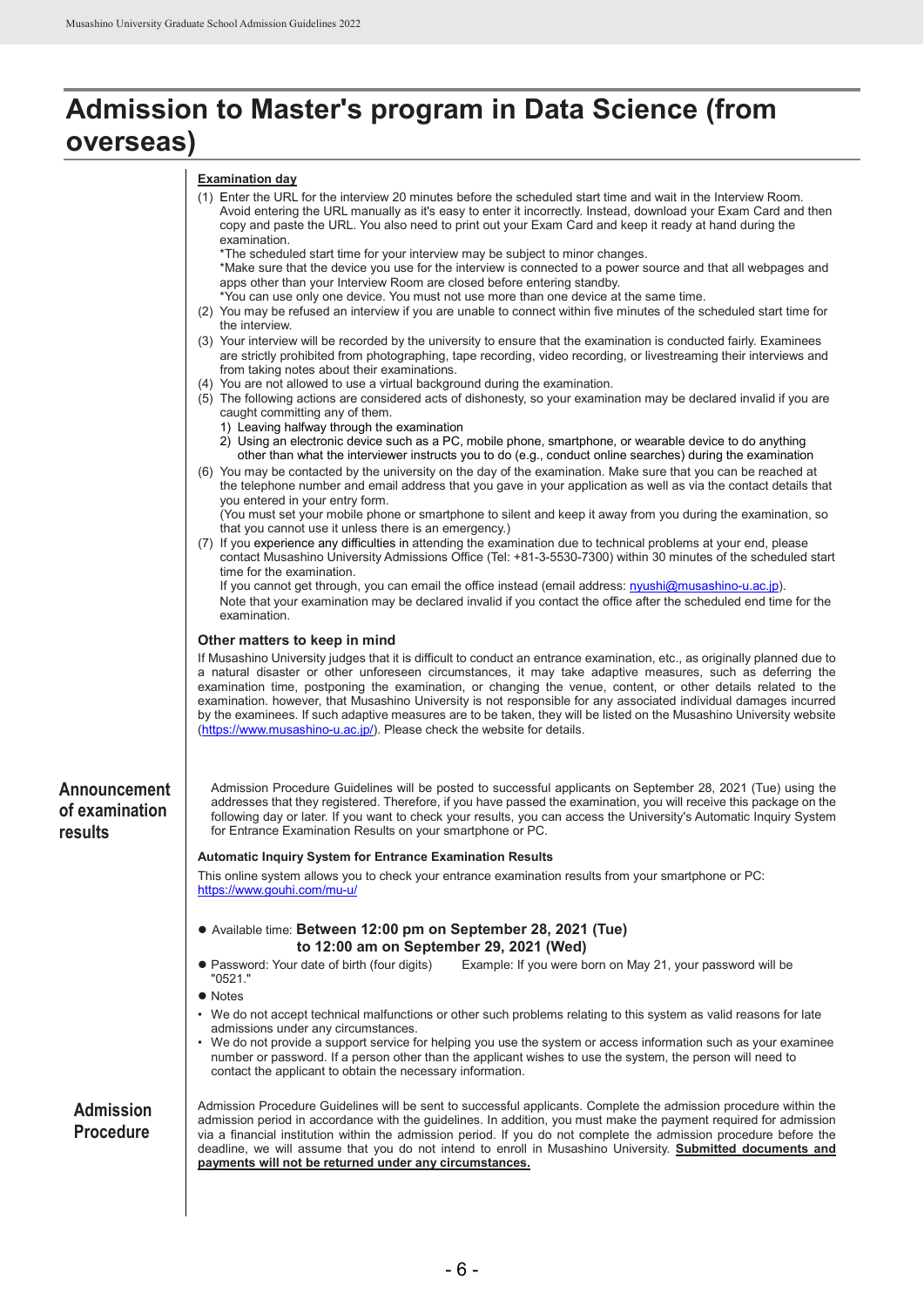#### **Tuition fees and other fees**

(Reference: 2021 results] \*Once finalized, the 2022 results for tuition fees and other fees paid to Musashino University will be posted on the Musashino University website.

|                |                                       |               |              |                                 |                                                            | (Unit: Yen) |
|----------------|---------------------------------------|---------------|--------------|---------------------------------|------------------------------------------------------------|-------------|
|                |                                       |               | Tuition fees | Other fees                      |                                                            |             |
| Year           | Semester                              | Admission fee | Tuition fee  | Education<br>enhancement<br>fee | Alumni association<br>(Murasaki Association)<br>membership | Total       |
| First year     | First (during admission<br>procedure) | 250,000       | 235,000      | 82,500                          | 10.000                                                     | 577,500     |
|                | Second (Sept)                         | 0             | 235,000      | 82.500                          | 0                                                          | 317,500     |
|                |                                       | 250,000       | 470,000      | 165,000                         | 10.000                                                     | 895,000     |
|                | First (Apr)                           | $\Omega$      | 235,000      | 87,500                          | 0                                                          | 322,500     |
| Second<br>year | Second (Sept)                         | $\Omega$      | 235.000      | 87,500                          | 0                                                          | 322,500     |
|                |                                       | 0             | 470,000      | 175,000                         | 0                                                          | 645,000     |

In addition to the above fees, students must pay the Personal Accident Insurance for Students Pursuing Education and Research and Incidental Liability Insurance in the second semester (September) of each academic year.

• Graduates of Musashino University, Musashino Women's College, or the Musashino University Japanese Language Program for International Students and those who have completed graduate programs at Musashino University Graduate School are entitled to a full exemption from the admission fee. Graduates of the Musashino University Distance Learning Division are entitled to a 25% exemption.

• Graduates of Musashino University or Musashino Women's College are exempt from the alumni association membership fee.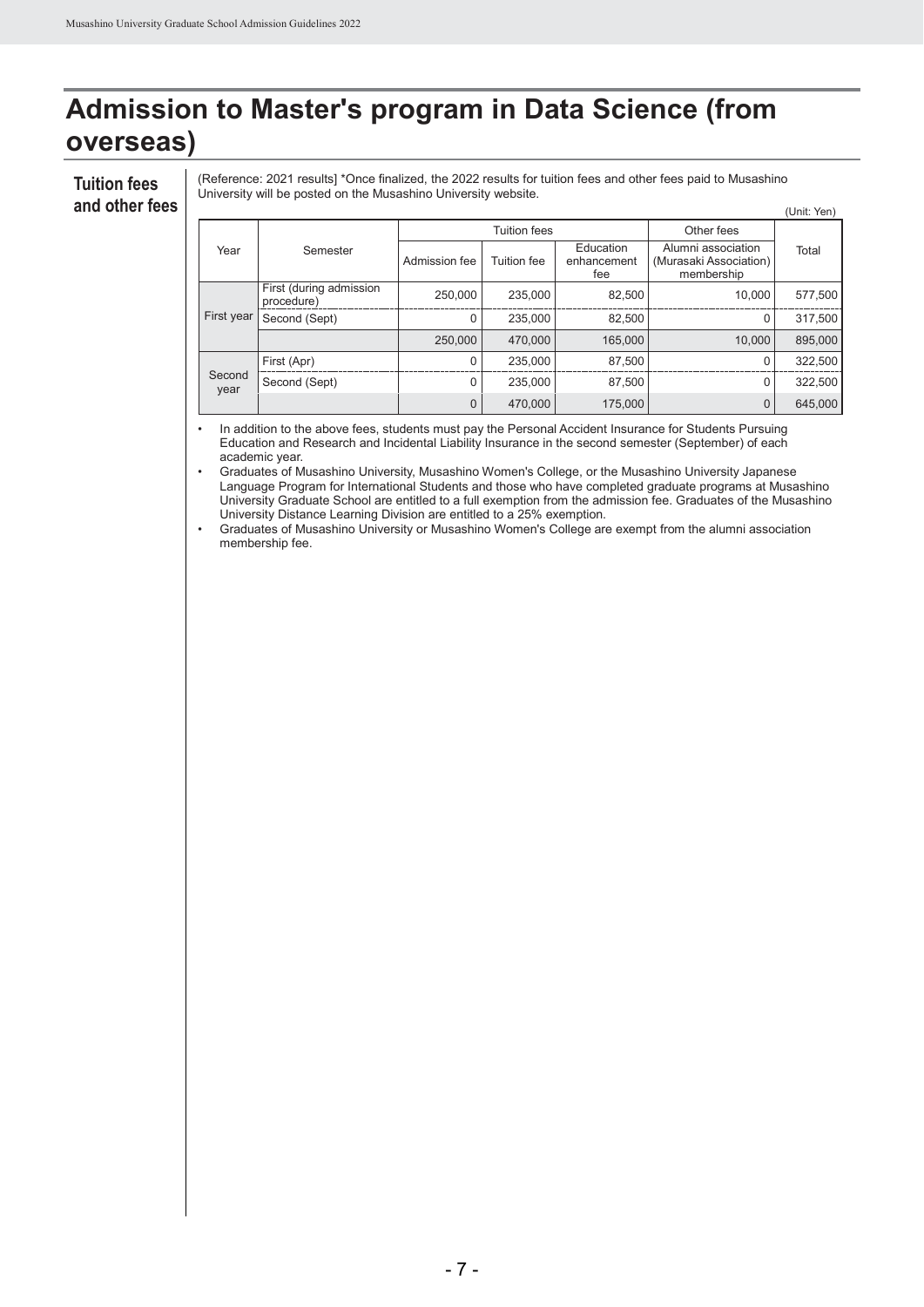### **Application From**

### **Musashino University Graduate School International Application for Admission in 2022**

| Furigana                                                                                 |                                                                                                                                                                                                  |                |               |                     |
|------------------------------------------------------------------------------------------|--------------------------------------------------------------------------------------------------------------------------------------------------------------------------------------------------|----------------|---------------|---------------------|
| Name                                                                                     |                                                                                                                                                                                                  | Gender:<br>M/F | Date of birth | years old)<br>(Age: |
| Name (English)<br>(in capitals)                                                          | (Your names must be entered in the same order as they appear in your passport. If you do not have a passport, enter your names in the following order: SURNAME, FIRST<br>NAME and MIDDLE NAMES.) |                |               |                     |
| Contact no.<br>(for examination)*                                                        | Tel:<br>$\overline{\phantom{a}}$                                                                                                                                                                 |                |               |                     |
| Program and course<br>of interest                                                        |                                                                                                                                                                                                  |                |               |                     |
| Chosen research theme<br>under this program                                              |                                                                                                                                                                                                  |                |               |                     |
| Name of project of<br>interest                                                           |                                                                                                                                                                                                  |                |               |                     |
| Title of your university<br>graduation thesis<br>(Enter "None" if you did not write one) |                                                                                                                                                                                                  |                |               |                     |

\* We need your telephone number in case we have to contact you (e.g., to deal with a problem associated with the examination). Make sure that you can be reached at the telephone number provided here on examination day. If you have provided an overseas telephone number, please include the country code. If you enter information concerning a test, qualification, etc., be sure to submit a photocopy of written proof of your results (scores).

|                                                             |                           |  | <b>JLPT</b>                            |                                                                                                                | Score:                                                                     | Nationality         |                    |  |  |
|-------------------------------------------------------------|---------------------------|--|----------------------------------------|----------------------------------------------------------------------------------------------------------------|----------------------------------------------------------------------------|---------------------|--------------------|--|--|
| Japanese language                                           |                           |  |                                        | EJU (Japanese as a Foreign Language [excluding writing])                                                       | Score:                                                                     |                     |                    |  |  |
| examinations                                                |                           |  | <b>J.TEST</b>                          | Level:                                                                                                         | Score:                                                                     |                     |                    |  |  |
| (Circle each applicable examination and<br>give your score) |                           |  | <b>BJT</b>                             |                                                                                                                | Score:                                                                     | Employed            |                    |  |  |
|                                                             |                           |  |                                        | Japanese language major authorized by the Ministry<br>of Education of the People's Republic of China<br>Level: |                                                                            | after<br>enrollment | Yes / No           |  |  |
| English language examinations,<br>qualifications, etc.      |                           |  | Name of the examination/qualification: |                                                                                                                | (Score:                                                                    |                     |                    |  |  |
| *Fill out this field only if applicable                     |                           |  |                                        | Name of the examination/qualification:                                                                         |                                                                            | (Score:             |                    |  |  |
|                                                             |                           |  | (MM/YYYY)                              | Enrolled in                                                                                                    |                                                                            |                     | Elementary School  |  |  |
|                                                             |                           |  | (MM/YYYY)                              | Graduated from                                                                                                 |                                                                            |                     | Elementary School  |  |  |
|                                                             | (MM/YYYY)                 |  |                                        | Enrolled in                                                                                                    |                                                                            |                     | Junior High School |  |  |
|                                                             | (MM/YYYY)                 |  |                                        | Graduated from                                                                                                 |                                                                            |                     | Junior High School |  |  |
| Academic                                                    | (MM/YYYY)                 |  |                                        | Enrolled in                                                                                                    |                                                                            |                     | High School        |  |  |
| background                                                  | (MM/YYYY)                 |  |                                        | Graduated from                                                                                                 |                                                                            |                     | High School        |  |  |
|                                                             | (MM/YYYY)                 |  |                                        |                                                                                                                | Enrolled in (Department) (Faculty) (University)                            |                     |                    |  |  |
|                                                             | (MM/YYYY)                 |  |                                        |                                                                                                                | Graduated or expected to graduate from (Department) (Faculty) (University) |                     |                    |  |  |
|                                                             |                           |  |                                        |                                                                                                                |                                                                            |                     |                    |  |  |
|                                                             |                           |  | (MM/YYYY)                              | Employed by                                                                                                    |                                                                            |                     | (Company name)     |  |  |
|                                                             |                           |  | (MM/YYYY)                              |                                                                                                                |                                                                            |                     |                    |  |  |
|                                                             | (MM/YYYY)                 |  |                                        |                                                                                                                |                                                                            |                     |                    |  |  |
| Work                                                        | (MM/YYYY)                 |  |                                        |                                                                                                                |                                                                            |                     |                    |  |  |
| experience                                                  |                           |  | (MM/YYYY)                              |                                                                                                                |                                                                            |                     |                    |  |  |
|                                                             | Detailed job description: |  |                                        |                                                                                                                |                                                                            |                     |                    |  |  |
|                                                             |                           |  |                                        |                                                                                                                |                                                                            |                     |                    |  |  |
|                                                             |                           |  |                                        |                                                                                                                |                                                                            |                     |                    |  |  |

\* Please make sure that you submit certificates for all of the university and higher education institutions that you refer to on this form.

\* Complete this form using a ballpoint pen (black) or a fountain pen. If there is not enough space, please attach a separate sheet (A4 sheet).

\* You can complete this form using a PDF editing tool, but make sure that the original layout remains unchanged.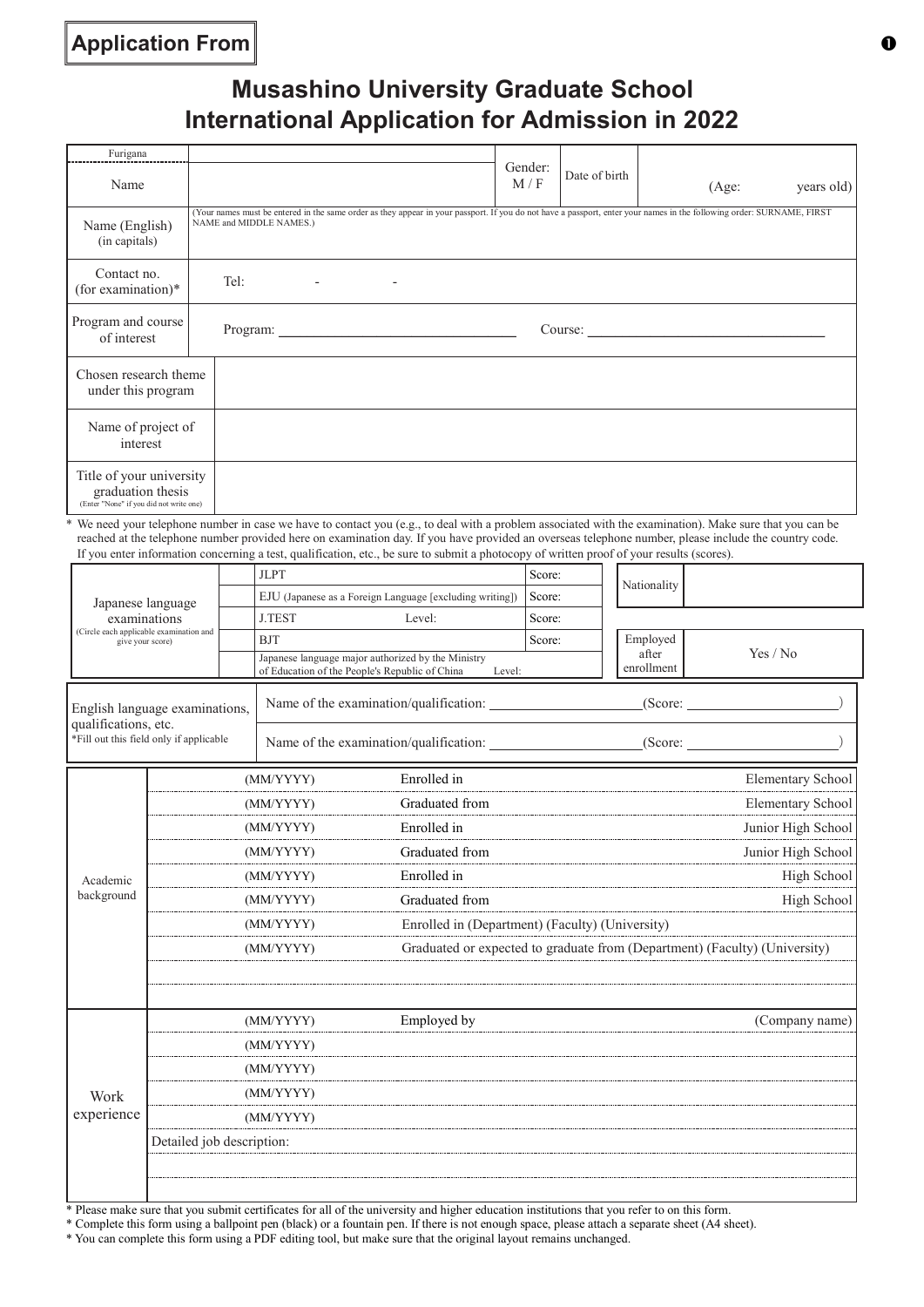### **Musashino University Graduate School International Application for Admission in 2022**

| $\operatorname{Furigana}$                 |                                                                                                                                        |
|-------------------------------------------|----------------------------------------------------------------------------------------------------------------------------------------|
|                                           |                                                                                                                                        |
| Name                                      |                                                                                                                                        |
| Program and course of<br>interest         | Course:                                                                                                                                |
| Chosen research theme under this program: |                                                                                                                                        |
|                                           |                                                                                                                                        |
|                                           | Background, goal, method and expected outcome of your research (be sure to clarify the source and indicate quotations and references): |
|                                           |                                                                                                                                        |
|                                           |                                                                                                                                        |
|                                           |                                                                                                                                        |
|                                           |                                                                                                                                        |
|                                           |                                                                                                                                        |
|                                           |                                                                                                                                        |
|                                           |                                                                                                                                        |
|                                           |                                                                                                                                        |
|                                           |                                                                                                                                        |
|                                           |                                                                                                                                        |
|                                           |                                                                                                                                        |
|                                           |                                                                                                                                        |
|                                           |                                                                                                                                        |
|                                           |                                                                                                                                        |
|                                           |                                                                                                                                        |
|                                           |                                                                                                                                        |
|                                           |                                                                                                                                        |
|                                           |                                                                                                                                        |
|                                           |                                                                                                                                        |
|                                           |                                                                                                                                        |
|                                           |                                                                                                                                        |
|                                           |                                                                                                                                        |

\* If your plan will not fit on a single A4 sheet of paper, you can add extra sheets. Photocopy this form and insert the page number in the top right-hand corner of each page.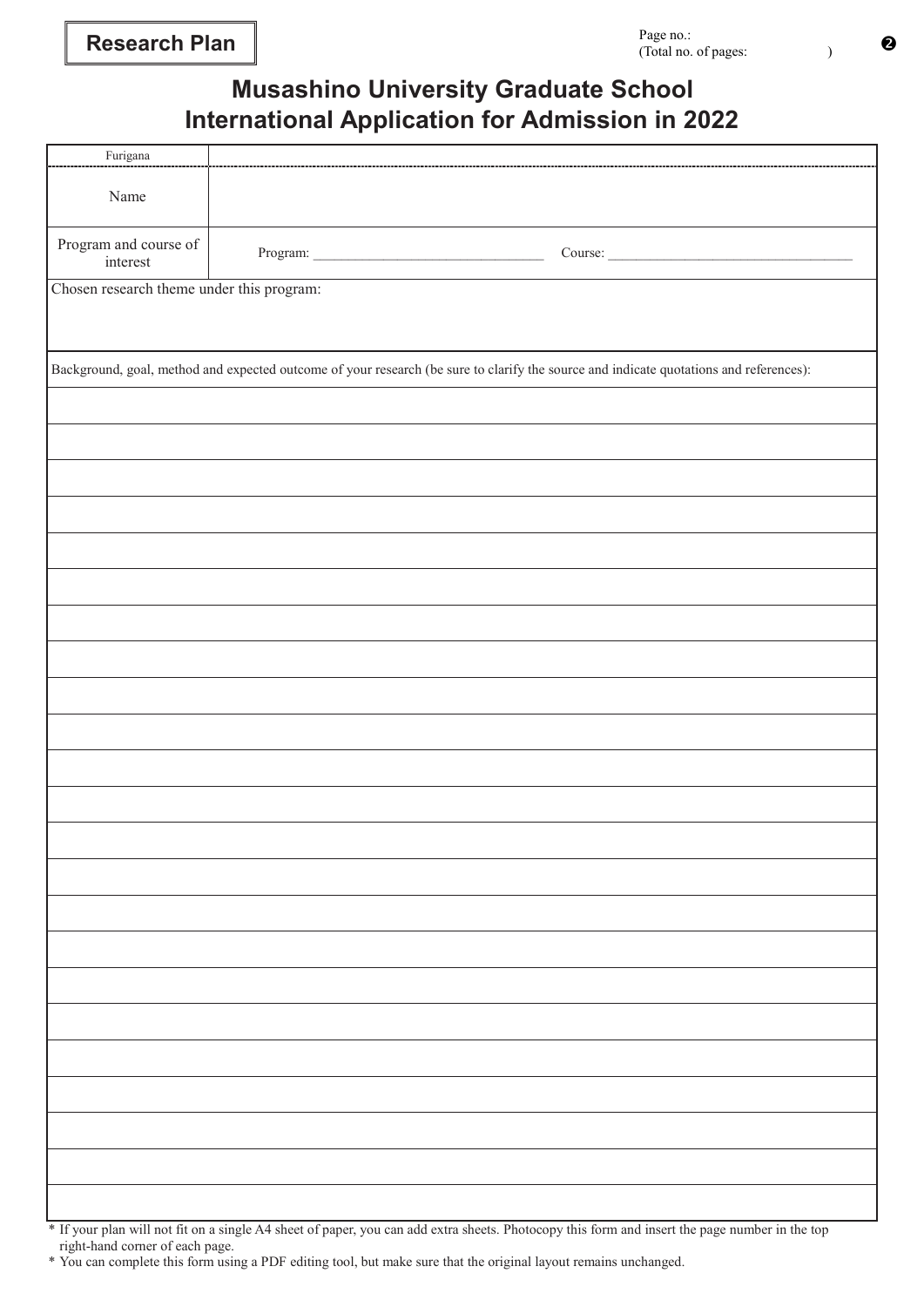### **Musashino University Graduate School International Applications for Admission to the Graduate School of Data Science in 2022**

| Name of Applicant                         | Family | First | Middle       |                    |
|-------------------------------------------|--------|-------|--------------|--------------------|
| Name of Referee<br>(Recommender)          | Family | First | Middle       |                    |
| Affiliation (Position/Title)              |        |       |              |                    |
| Relationship to the Applicant             |        |       |              |                    |
| How long have you known the<br>Applicant? |        |       |              |                    |
| Phone number                              |        |       |              |                    |
| Signature/Seal                            |        |       |              |                    |
|                                           |        |       | Seal<br>Date | MM/DD/YYYY<br>Date |

#### **Evaluate the ability of the applicant as a scholar/educator by selecting the following items.**

| Please rate the applicant as the following<br>category. | Outstanding | Excellent | Very Good | Good | Average or<br><b>Below</b> | Unable to<br>Judge |
|---------------------------------------------------------|-------------|-----------|-----------|------|----------------------------|--------------------|
| Data Analytical Ability                                 |             |           |           |      |                            |                    |
| Originality/Creativity                                  |             |           |           |      |                            |                    |
| Responsibility/Diligence                                |             |           |           |      |                            |                    |
| Ability to work with others                             |             |           |           |      |                            |                    |
| Research Deployment Ability                             |             |           |           |      |                            |                    |

| Overall Assessment | Highly<br>Recommended | Recommended | Neutral | Not Recommended | Unable to Judge |
|--------------------|-----------------------|-------------|---------|-----------------|-----------------|
|                    |                       |             |         |                 |                 |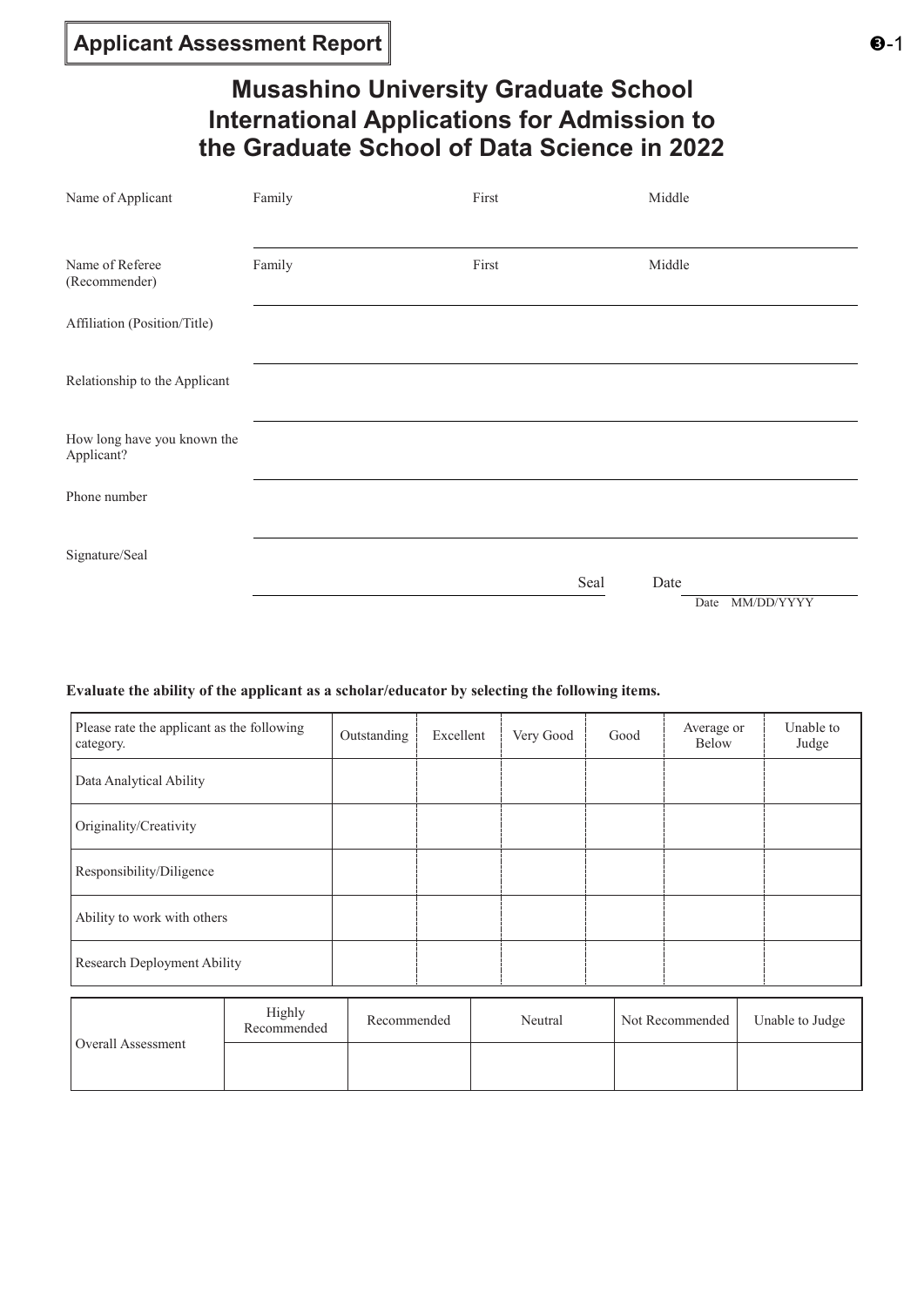**Musashino University Graduate School International Applications for Admission to the Graduate School of Data Science in 2022**

**Reasons for recommending the applicant**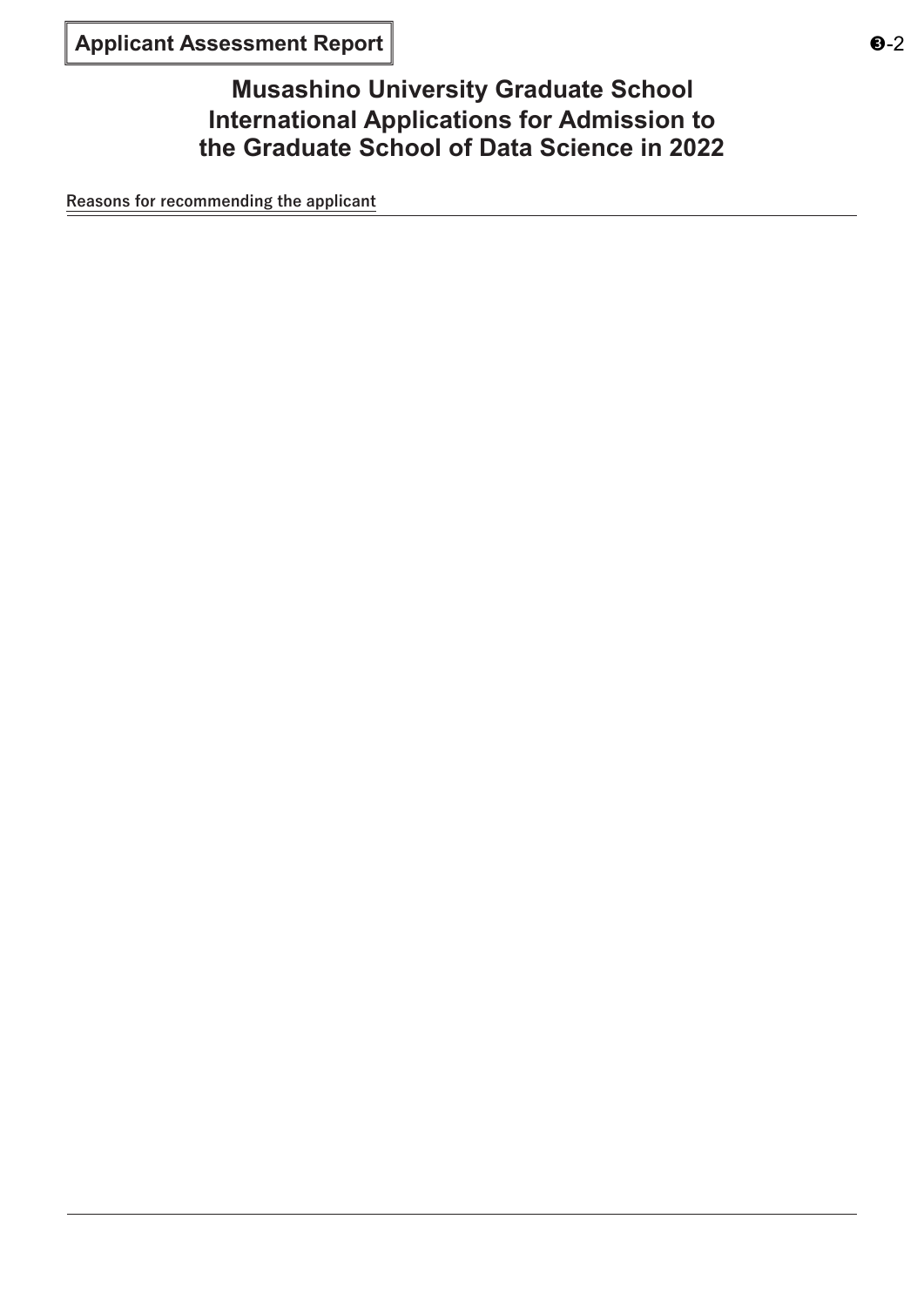### **Online Student Selection Pledge**

FAO: Teruma Nishomoto, President of Musashino University

As an examinee taking the online entrance examination for Musashino University, I hereby pledge the following.

- 1. If a problem occurs during the examination, I will contact the Musashino University Admissions Office by telephone (Tel: +81-3-5530-7300) immediately.
- 2. I will make sure that no one else is present in the room during the examination.
- 3. I will test my Internet connection beforehand to make sure that all the necessary online system requirements will be met on examination day. Furthermore, I will use the same room for the examination as the one in which I tested my Internet connection beforehand.
- 4. I will not use a virtual background during the examination.
- 5. I will allow Musashino University to video record my examination to ensure that it is conducted fairly (as long as the recording is used only for student selection purposes).
- 6. I will not photograph, tape record, video record, livestream, or take notes about the examination.
- 7. I will not leave halfway through the examination.
- 8. I will not commit any acts that may compromise the fairness of the examination (i.e., actions that the Admission Guidelines define as acts of dishonesty).
- 9. I accept that my examination and/or admission may be cancelled if I violate this pledge.

| <b>Chosen</b> |
|---------------|
| examination   |
| category      |

**\*You must submit a separate pledge for each examination category.**

Date of completion: (MM/DD/YYYY)

| Name of applicant (must be written by the applicant) | Seal |
|------------------------------------------------------|------|
|                                                      |      |
|                                                      |      |
|                                                      |      |

\*If you do not have your own personal seal, please add your signature.

After you completed this form, send it with other required documents in the same envelope by post.